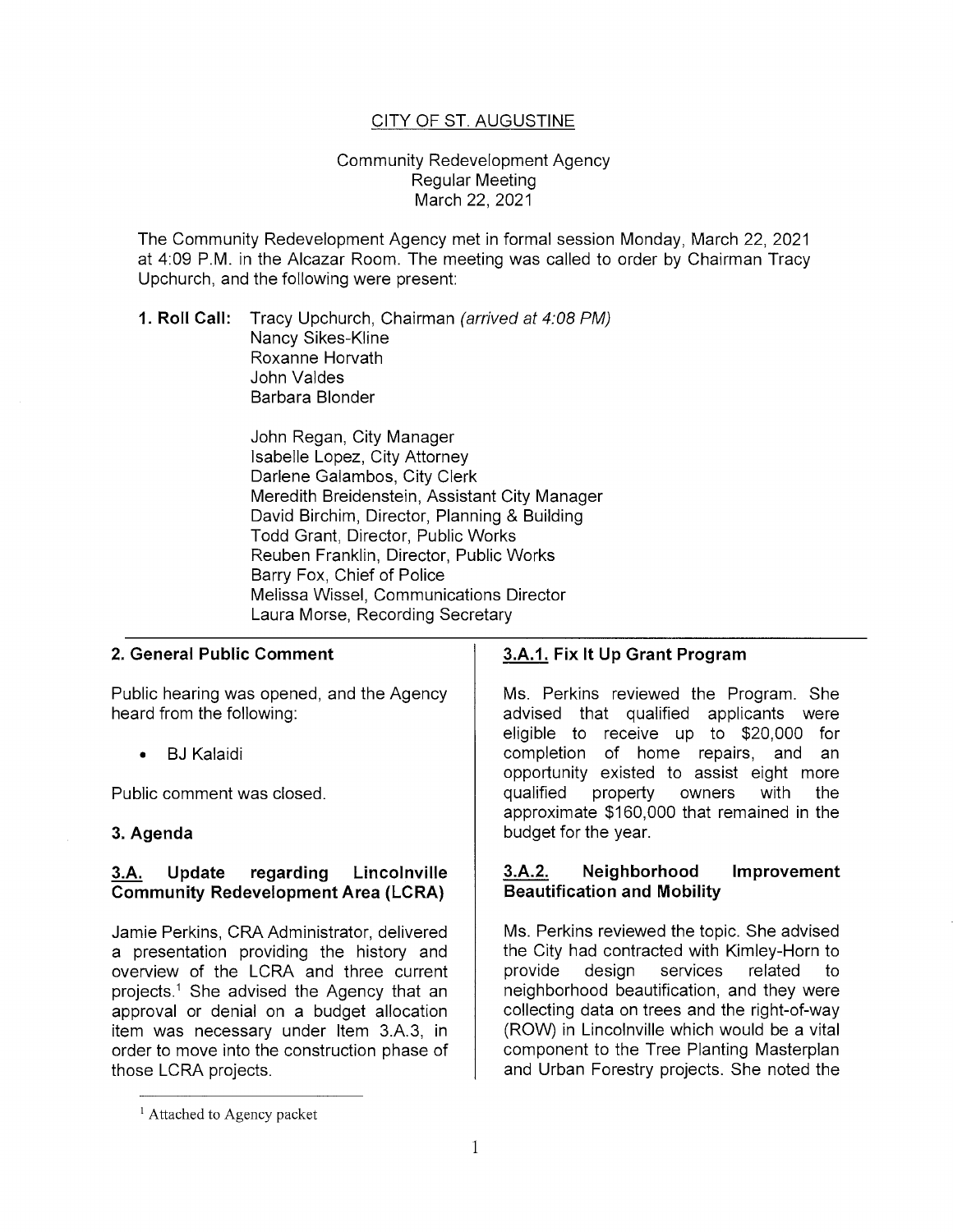Community Redevelopment Agency (CRA) funded \$300,000 towards the DeHaven and South Street projects.

#### **3.A.3. Program Institutional Rehabilitation**

Ms. Perkins reviewed the Program, existing projects, and funding allocation. She noted that Paul Arnaldo and Joe Nealon of Allstate Construction, Inc. and Ken Smith of Kenneth Smith Architects, Inc. were present to answer questions. She highlighted the following:

- Two new applications would be presented to LCRA Steering Committee at the April  $19<sup>th</sup>$  meeting:
	- Greater St. Mary Missionary Baptist **Church**
	- Fountain of Youth Lodge 649
- Historic Structure Report outlined Phase 2 needs of First Baptist Church:
	- Ongoing structural repair
	- Elevator for ADA compliance
	- Completion of interior and exterior parsonage rehabilitation
- Construction costs were \$100,000 over budget for St. Paul AME project, and \$200,000 over budget for the current phase of First Baptist Church
- Labor and materials prices within construction industry had immensely increased; however, costs carefully vetted and best pricing reached
- Could not liquidate construction price total, since substantial amount of overage was for allowances or contingencies, and allocating funds eliminated need to return to the Agency which would place the project on hold
- If funds were not liquidated, remaining funds could be added to Phase 2 of First Baptist Church completion, or returned to the future projects purse

Ms. Perkins asked the Agency to consider the move of \$800,000 from the future projects line item, with allocation of \$100,000 to St. Paul AME, \$200,000 to First Baptist Church Phase 1, and \$500,000 to First Baptist Church Phase 2.

# **MOTION**

**Mayor Upchurch MOVED to transfer a total of \$800,000 out of future projects line item, of that \$100,000 would go for the St. Paul's AME Project, \$200,000 for First Baptist Church Phase 1, and then \$500,000 would be available for First Baptist Church Phase 2. The motion was SECONDED by Commissioner Sikes-Kline.** 

The Commission discussed:

- Largest portion of ongoing projects were from Fix It Up Grant Program
- Park renovation not listed in Program, but was in the Redevelopment Plan and could be discussed with the Agency for next fiscal year
- \$25,000 left in the future budgets line item, after transfer of \$800,000
- Funds for design phase allocated for MLK Avenue, and in next fiscal year funds would be allocated for construction phase
- State support for the Lincolnville Museum funding allocation from the CRA was challenging since the Museum was a State-owned facility with particular requirements that did not mesh with the City's funding requirements

Commissioner Valdes stated for the record that the industry was experiencing significant price increases for many reasons and working with allowances, or time and material, with only \$25,000 remaining in the budget, left little room for overrun and orders for inventory should be placed immediately as soon as this was funded.

Ms. Perkins advised Allstate Construction was ready to move ahead quickly as soon as the Agency gave permission to proceed forward.